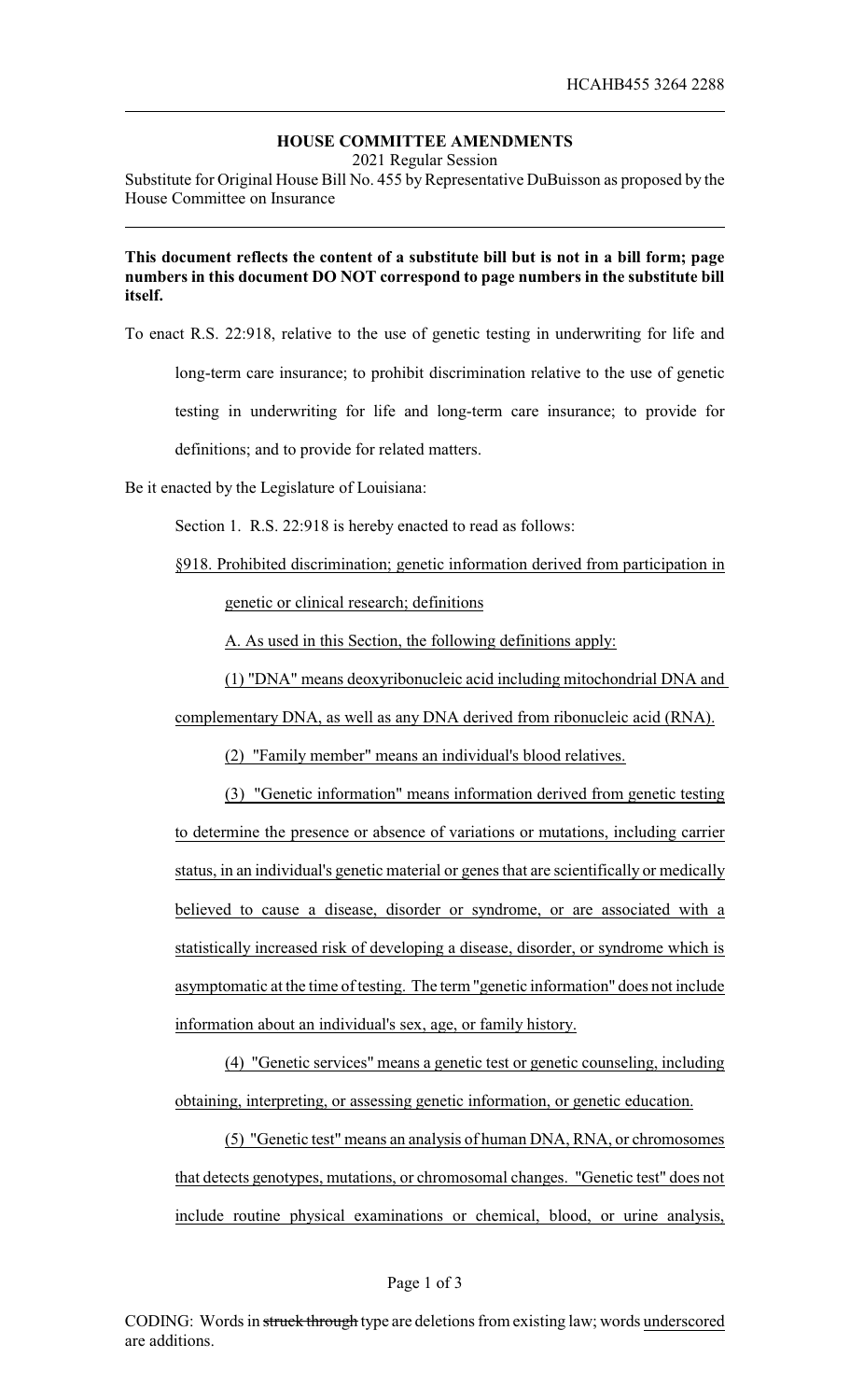questions regarding family history or any test performed due to the presence of signs, symptoms, or other manifestations of a disease, illness, impairment, or other disorder.

(6) "Individual" means an applicant for coverage or a person already covered by an insurer.

(7) "Insurer" means an authorized insurer as defined by R.S. 22:46 engaged in the business of making life insurance policies, long-term care insurance policies, or annuity contracts including a group insurance plan, or insurance agents and third-party administrators.

B. An insurer, in determining eligibility for coverage, establishing premiums, limiting coverage, or making any other underwriting decisions, shall not do either of the following:

(1) Take into consideration the fact that an individual or a family member of the individual participated in genetic research, including any request for or receipt of genetic services or participation by an individual or family member in clinical research that includes genetic services, unless the results of that genetic research are provided by the individual for consideration by the insurer.

(2) Require or request an individual or a family member of the individual to take a genetic test.

C. An insurer shall not do any of the following:

(1) Cancel or refuse to renew an existing policy based on the fact that an individual or a family member of the individual requested or received genetic services.

(2) Cancel or refuse to renew an existing policy based on the fact that an individual or a family member of the individual participated in genetic research, including clinical research that includes genetic services.

(3) Purchase genetic information about an individual without the individual's written consent.

D. Nothing in this Section shall be construed as preventing an insurer from doing any of the following: